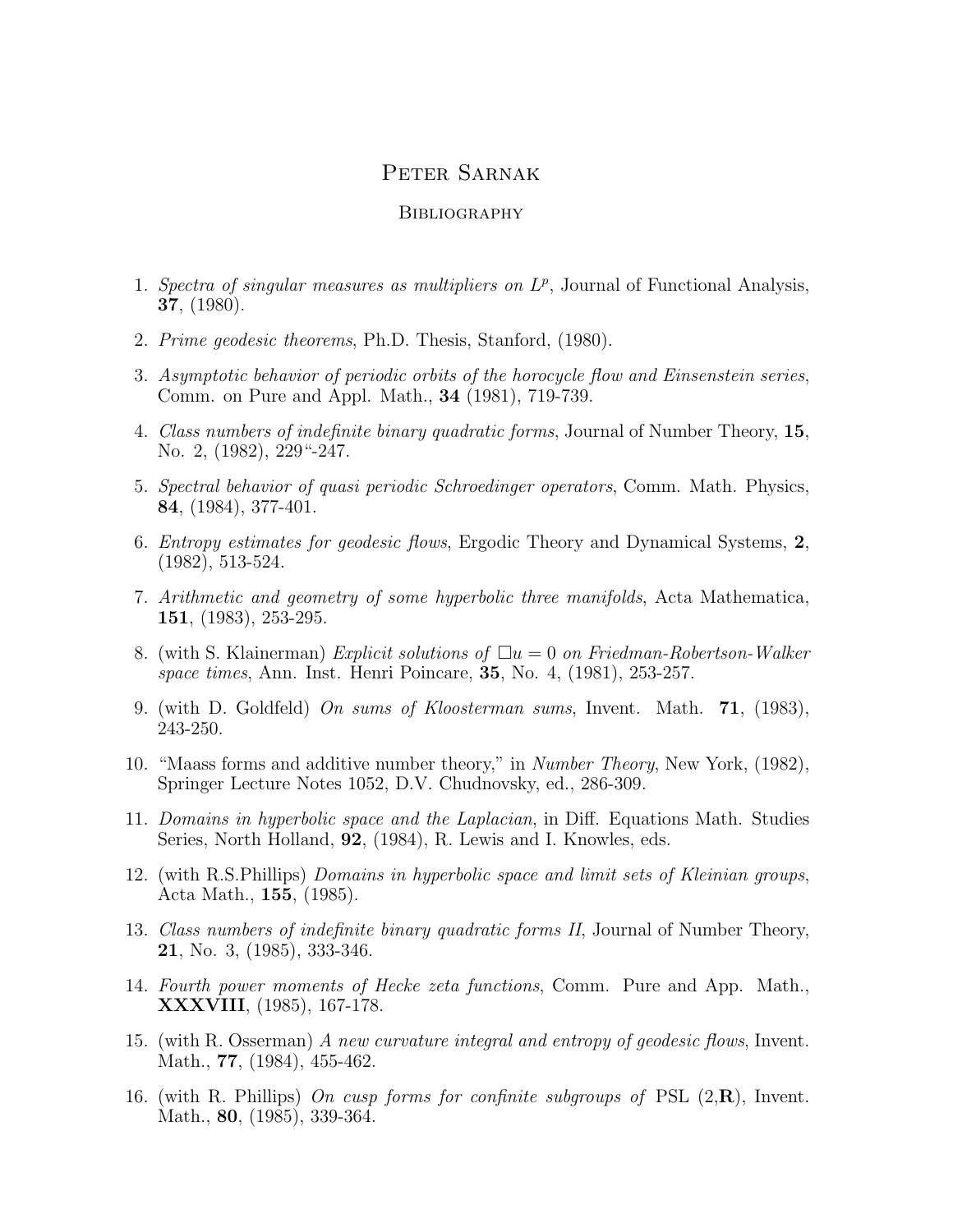- 17. (with R. Phillips) On the spectrum of the Hecke groups, Duke Math. J., 52, No. 1, (1985), 211-221.
- 18. (with C. Epstein and J. Hafner) On the zeros of L-functions attached to Maass forms, Math. Zeit, 190, (1985), 113-128.
- 19. "On the number of points on certain curves and an uncertainty principle," in Number Theory, D.V. Chudovski, ed., (1984), New York.
- 20. (with I. Efrat) The determinant of the Eisenstein matrix and Hilbert class fields, Trans. A.M.S., 290, 2, (1985), 815-824.
- 21. (with R. Phillips) The Weyl theorem and the deformations of discrete groups, Comm. Pure and Appl. Math., XXXVIII, (1985), 853-866.
- 22. (with Deshouillers, Iwaniec and Phillips) On Maass cusp forms, Proc. of the Natl. Aca. of Sci., 82, (1985), 3533-3534.
- 23. On cusp forms, in Contemp. Math., 53, (1986), Hejhal-Terras-Sarnak, eds., 393- 407.
- 24. (with A. Lubotsky and R. Phillips) Ramanujan conjecture and explicit construction of expanders and super-concentrators, in Proc. of Symposium on Theory of Computation (STOC), (1986).
- 25. (with A. Lubotsky and R. Phillips) Hecke operators and distributions points on  $S^2$ , I and II, Comm. Pure and Appl. Math., 34, (1986), 149-186, and No. XL, (1987), 401-420.
- 26. (with R. Phillips) Geodesics in homology classes, Duke Math. J., 55, No. 2, (1987), 287-297.
- 27. Determinants of Laplacians, Comm. Math. Physics, 110, (1987), 113-120.
- 28. Determinants of Laplacians on surfaces, Volume in honor of Laxs  $60^{th}$  birthday, (1986), MSRI Publications, (1987), A. Chorin and A. Majda, eds.
- 29. (with A. Lubotsky and R. Phillips) Ramanujan graphs, Combinatorica, 8, 3, (1988), 261-277.
- 30. (with B. Osgood and R. Phillips) Extremals of determinants of Laplacians, J. of Functional Analysis 80, No. 1, (1988), 148-211.
- 31. (with B. Osgood and R. Phillips) Compact sets of isopectral surfaces, J. of Functional Analysis, 80, No. 1, (1988), 212-234.
- 32. (with B. Osgood and R. Phillips) Compact isospectral sets of planar domains, Proc. Nat. Acad. Sci., U.S.A., 85, (1988), 5359-5361.
- 33. (with J. Li and I. Piatetsky-Shapiro) *Poincare series for*  $SO(n,1)$ , Proc. Ind. Acad. Sci., 97, No. 1-3, (1987), 231-237.
- 34. (with B. Osgood and R. Phillips) Moduli space, heights and isospectral sets of plane domains, Annals of Math., 129, (1989), 293-362.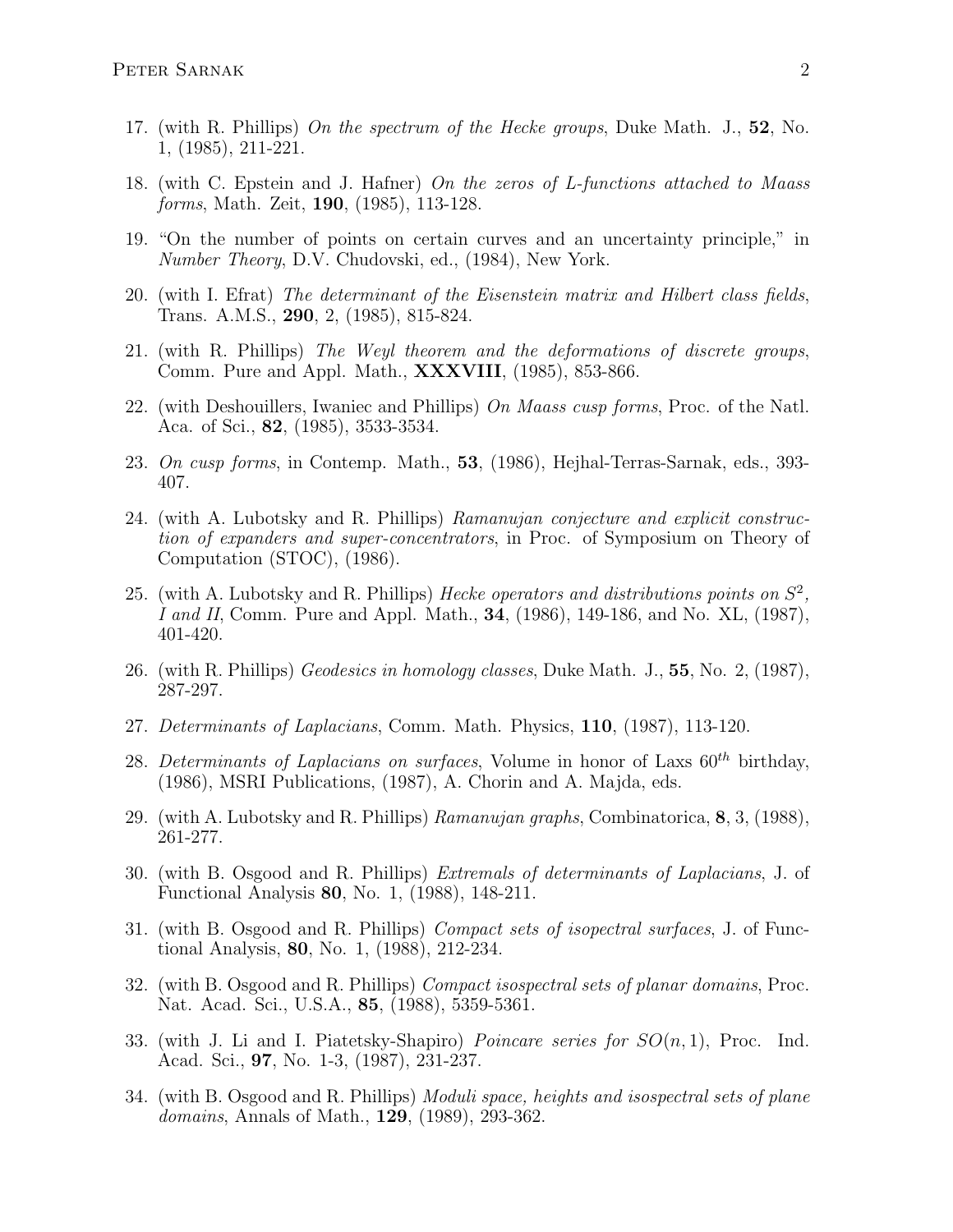- 35. "Determinants of Laplacians, heights and finiteness," in Analysis Etc., Acad. Press, P. Rabinowitz, ed., (1990).
- 36. "On cusp forms II," in I. Piatesky-Shapiros Festscrift, S. Gelbart, ed., Weizmann Press, (1990).
- 37. (with J. Cogdell, J. Li and I. Piatesky-Shapiro) *Poincare series for*  $SO(n,1)$ , Acta Math., **167**, (1991), 229-285.
- 38. (with S. Adams), Betti numbers of congruence groups, Israel Journal of Math., 88, (1994), 31-72.
- 39. (with R. Phillips) Spectrum of Fermat curves, GAFA, 1, (1991), 80-146.
- 40. Diophantine problems and linear groups, in Proceedings of I.C.M., Kyoto, (1990), 459-471.
- 41. (with M. Burger and J.-S. Li) Ramanujan duals and automorphic spectrum, B.A.M.S., Vol. 26, No. 2, (1992).
- 42. (with M. Burger) Ramanujan duals II, Invention. Math.,  $106$ ,  $(1991)$ , 1-11.
- 43. (with R. Phillips) Perturbation theory of automorphic functions, J. of Amer. Math. Soc., (1992).
- 44. Automorphic spectrum and Fermi's golden rule, Jnl. D'Analyse Math'ematique, Vol. 54, (1992), 179-189.
- 45. (with J. Hafner and K. McCurley) Relatively prime values of polynomials, to appear in Trans. of Amer. Math. Soc. (1992).
- 46. "Special values of Selbergs zeta function," Number theory trace formulas and discrete groups, Bombieri-Goldfeld, eds., 457-465, (1989).
- 47. (with A. Eskin and Z. Rudnick) A proof of Siegels Weight Formula, Int. Math. Res. Notices (Duke Journal), 5, (1991), 65-69.
- 48. (with X. Xue) Bounds for Multiplicities of Automorphic Representations, Duke Math. J., **64**, No. 1, (1991), 207-227.
- 49. (with W. Duke and Z. Rudnick) Density of Integral Points on Affine Homogeneous Varieties, Duke Math. Jnl., 71, (1993), 143-179.
- 50. (with P. Buser) On the Period Matrix of a Riemann Surface of Large Genus, Invent. Math., **117**, (1994), 27-56.
- 51. (with S. Katok) Heegner Points, Cycles and Maass Forms, Israel Journal of Math., 84, (1993), 193-227.
- 52. (with H. Iwaniec)  $L^{\infty}$  Norms of Eigenfunctions of Arithmetic Surfaces, Annals of Math., 141 (1995), 301-320.
- 53. (with Z. Rudnick) The behavior of eigenstates of arithmetic hyperbolic manifolds, Com. Math. Physics, 161, (1994), 195-213.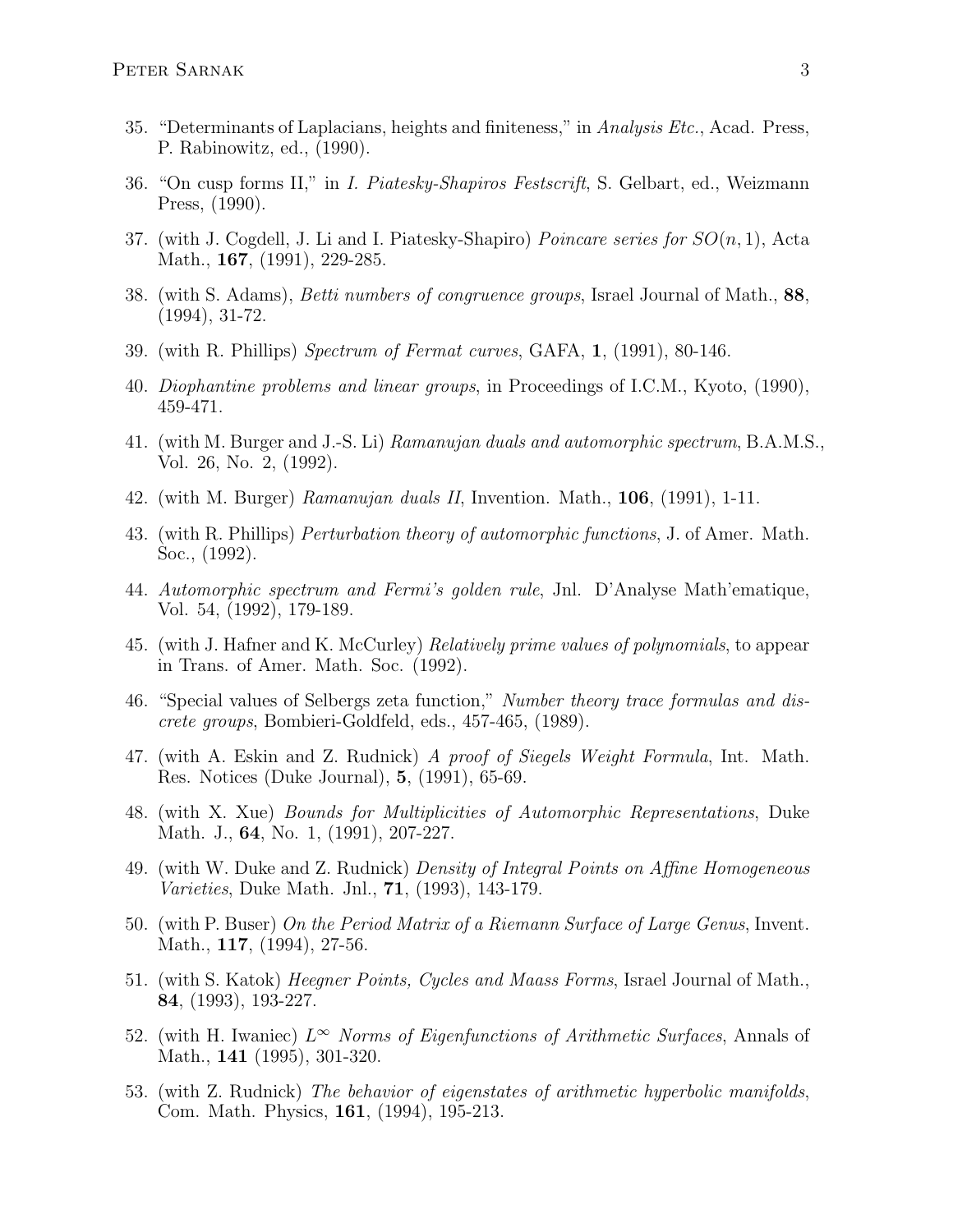- 54. (with W. Luo) The Number Variance for arithmetic hyperbolic surfaces, (1993), Com. Math. Phys., 161, (1994), 419-432.
- 55. (with R. Phillips), Cusp forms for character varieties, GAFA, Vol. 4, No. 1, (1994), 93-118.
- 56. Integrals of Products of Eigenfunctions, IMRN. No. 6, (1994), 251-260.
- 57. (with Z. Rudnick) "Zeros of Principal L-Functions and Random Matrix Theory," preprint, (1994), Duke Math. Journal, Vol 81, No. 2, (1996), 269-322.
- 58. (with Z. Rudnick) "The n-level correlations of the zeros of the zeta function," C.R. Acad. Sc., Paris, 319, (1994), 1027-1032.
- 59. (with W. Luo and Z. Rudnick), "On Selbergs eigenvalue conjecture," GAFA, Vol. 5, No. 2, (1995), 387-401.
- 60. (with M. Rubinstein) "Chebyshevs Bias," Journal of Exp. Math., Vol. 3, No. 3, (1994), 173-197.
- 61. (with W. Luo) "Quantum Ergodicity of Eigenfunctions on  $PSL_2(\mathbf{Z})\backslash\mathbf{H}^{2n}$  I.H.E.S., Vol. 81, (1995), 207-237.
- 62. (with L. Wang) "Some hypersurfaces in  $P<sup>4</sup>$  and the Hasse-Principle," C.R. ACAD. SCI., Paris, t. 321, Series I, (1995), 319-322.
- 63. "Spectra and Eigenfunctions of Laplacians," in Contor de Researches Mathematiques, CRM Proceedings, Vol. 12, 1997, 261-276.
- 64. "Spectral Theory and L-functions," to appear in Proc. of Taneguchi Foundation Conference in Analytic Number Theory, Kyoto, (1996).
- 65. (with Luo and Rudnick) "On the Generalized Ramanujan Conjectures for  $GL(n)$ ," preprint, (1996), Proc. Symp. Pure Math (AMS), Vol. 66, Part 2, (1999), 301-311.
- 66. "Extremal Geometries," in Extremal Riemann Surfaces, Cont. Math., Vol. 201,  $(1996), 1-7.$
- 67. "Values of Quadratic Forms at Integers," in "Harmonic Analysis and Number Theory," Editors, S. Drury, R. Murty, CMS Conf. Proc., Vol. 21, (1997), 181-205.
- 68. 68. "Quantum Chaos, Symmetry and Zeta Functions," in Current Developments in Math, Boston, (1997), (Yau, Editor).
- 69. (with N. Katz) "Zeros of Zeta Functions, Their Spacings and Their Spectral Nature," preprint, (1997).
- 70. (with H. Iwaniec), "The Non-vanishing of Central Values of Dirichlet L-Functions," in Number Theory in Progress, Walter DeGruyter, Ed. K. Gyory, (1999), 941-952.
- 71. (with H. Iwaniec), "The Non-vanishing of Central Values of Automorphic L-Functions and Landau-Siegel Zeros," Israel Journal of Math., 120, (2000), 155-177.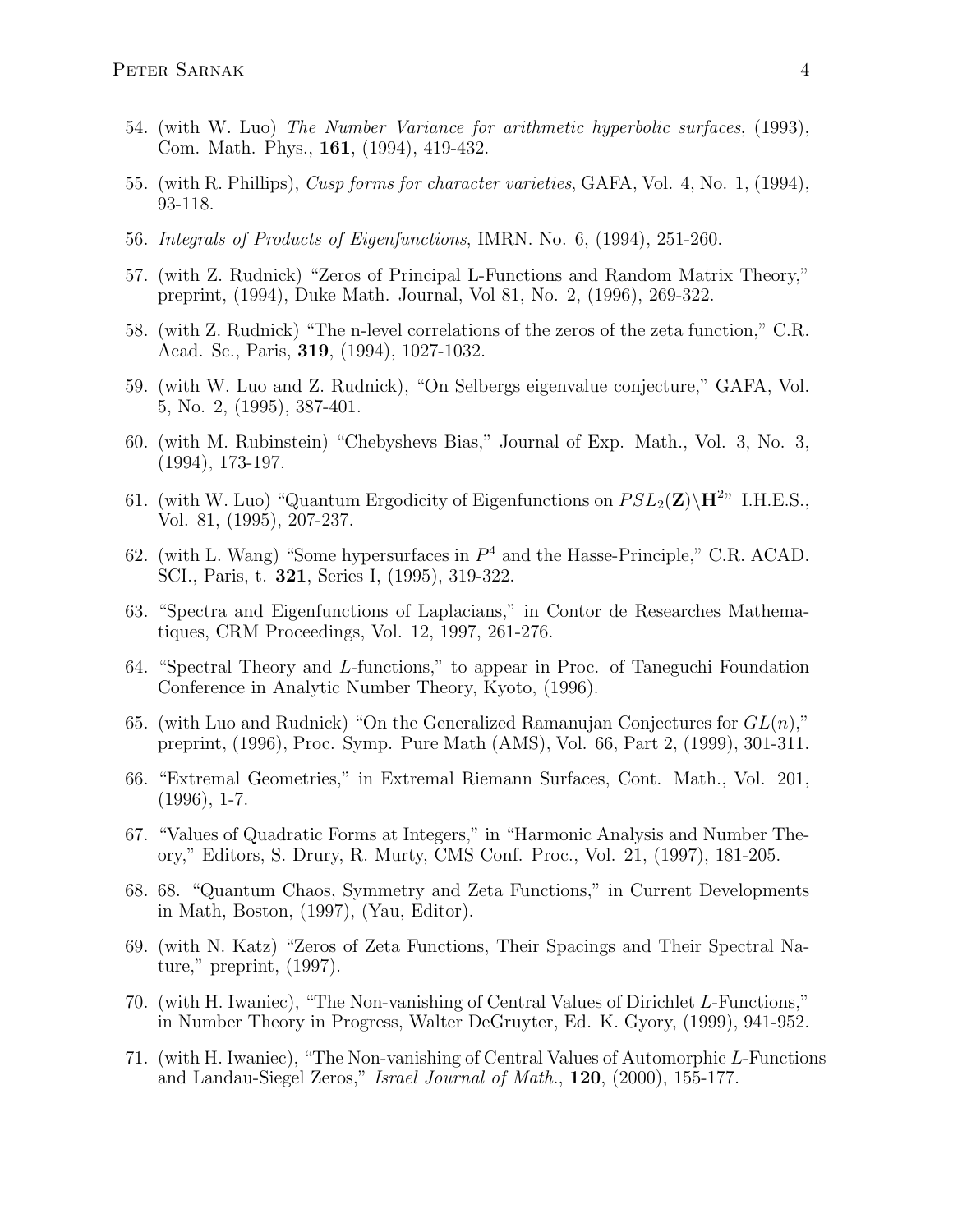- 72. "A Sample of Laxs Contributions to Classical Analysis, Linear Partial Differential Equations and Scattering Theory," Proc. Symp. Pure Math (AMS), Vol. 65, (1999), 169-179.
- 73. "L-Functions" Documenta Math, Proc. ICM, Berlin, (1998), 453-467.
- 74. (with N. Katz) "Zeros of Zeta Functions and Symmetry," B.A.M.S., (1999), Vol.36, No. 1, 1-26.
- 75. (with A.P. Gamburd and D. Jakobson), "Spectra of elements in the group ring of  $SU(2)$ ," J. Eur. Math. Soc., 1, (1999) 51-85.
- 76. (with M. Wakayama), Equidistribution of Holonomy about Closed Geodesics, Duke Math. Journal, Vol. 100, (1999), 1-57.
- 77. (with W. Luo and H. Iwaniec), "Low Lying Zeroes of Families of L-Functions," Publ. I.H.E.S. 91, (2000), 55-131.
- 78. Some Problems in Number Theory, Analysis and Mathematical Physics, in Mathematics: Frontiers and Perspectives 2000 (IMU).
- 79. "Kloosterman, Quadratic Forms and Modular Forms," NAW, (2000), 140-145.
- 80. (with H. Iwaniec), "Perspectives on the Analytic Theory of L-Functions," GAFA, (2000), Special Volume, 705-741.
- 81. (with Y. Petridis), "Quantum Unique Ergodicity for  $SL_2(O)\backslash\mathbb{H}^3$  and Estimates for L-Functions," Jnl of Evolution Equation,  $1, (2001), 277-290.$
- 82. "Estimates for Rankin Selberg L-Functions," Jnl. Funct. Anal., 184, (2001), 419- 445.
- 83. "Ralph Phillips, (1913-1998)," Notices of AMS, May, 2000, Vol. 47, No. 5.
- 84. (with Z. Rudnick and A. Zaharescu), "The Distribution of Spacings Between Fractional Parts of  $n^2\alpha$ ", *Invent. Math.*, **145**, (2001), No. 1, 37-57.
- 85. (with A. Zaharescu), "Some Remarks on Landau-Siegel Zeroes," Duke Math. Jnl, Vol. 111, (2002), No 3, 495-507.
- 86. (with Z. Rudnick), "The pair correlation function of fractional parts of polynomials," Comm. Math. Phys., 194, 61-70, (1998).
- 87. "Maass Forms with Integer Coefficients." In "A panorama of number theory," Cambridge Press, ed. G. Wustholz, (2002), 121-127.
- 88. (with W. Luo), "Mass Equidistribution for Hecke Eigenforms," CPAM 56, (2003), No. 7, 874-891.
- 89. (with H. Kim), "Refined estimates towards the Ramanujan and Selberg Conjectures," J. Amer. Math. Soc., 16, No. 1, (2003), 139-183.
- 90. "Non-vanishing of L-functions on  $\Re(s) = 1$ ," contributions to automorphic forms, geometry and number theory, Johns Hopkins University Press, (2004), 717-732.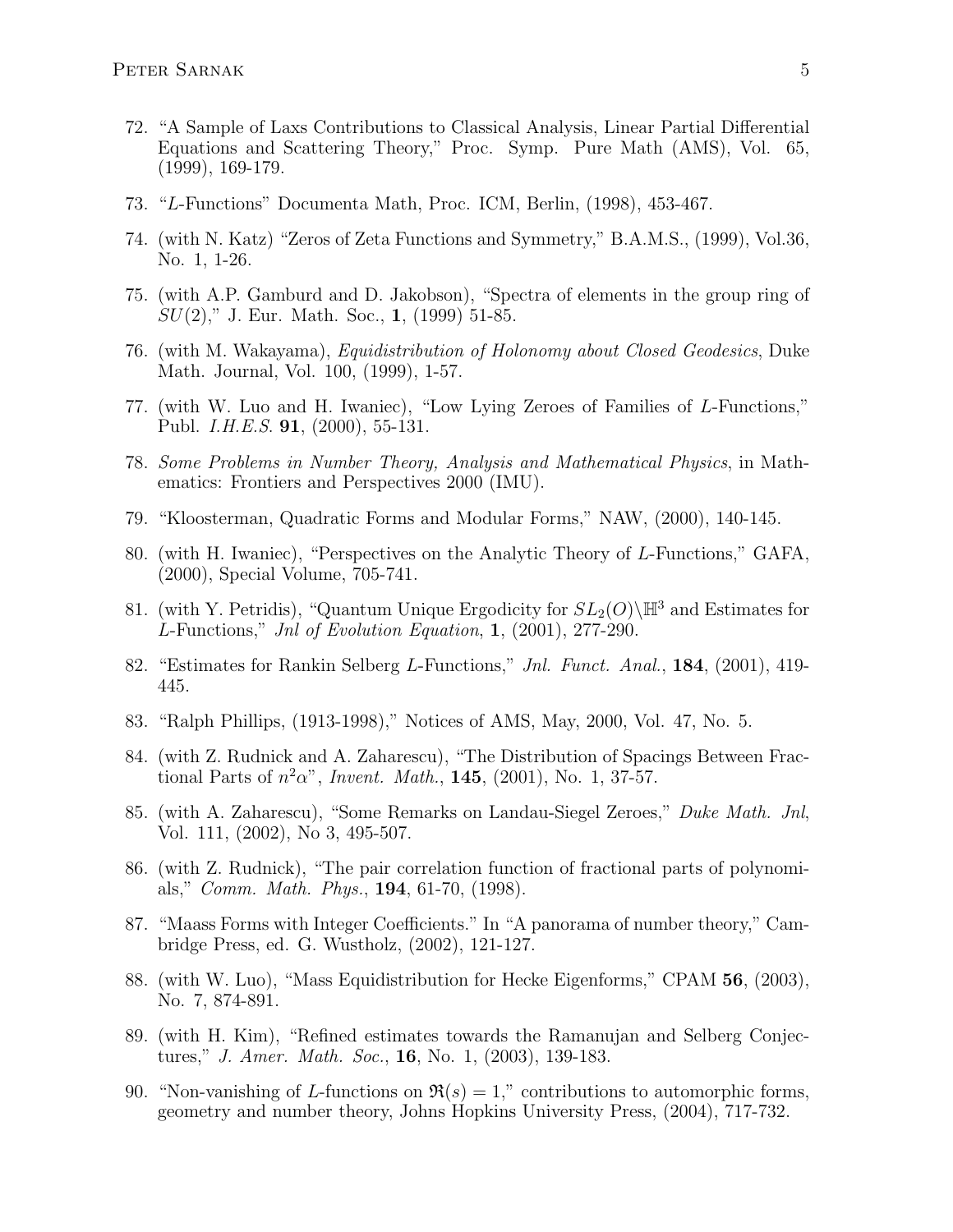- 91. (with S. Bocherer and R. Schulze-Pillot), "Arithmetic and equidistribution of measures on the sphere," C.M.P., Vol. 242, 1-2, (2003), 67-81.
- 92. "Spectra of Hyperbolic Surfaces,"BAMS, Vol. 40, No. 4, (2003), 441-478.
- 93. (with W. Luo), "Quantum ergodicity of eigenfunctions on  $SL_2(\mathbb{Z})\backslash\mathbb{H}$  II," Annal. Inst. Ecole Norm. Sup., **37**, (2004), No. 5, 769-799.
- 94. (with A. Strombergsson), "Minima of Epsteins Zeta Function and heights of flat tori," Inventiones Math, 165, (2006), No. 1, 115-151.
- 95. "The generalized Ramanujan Conjectures," In "Harmonic analysis, the trace formula, Shimura varieties," Clay Math Proc., vol. 4, (2005), 659-685.
- 96. "What is an expander?," Notices of the AMS, Vol. 51, No. 7, (2004), 762-763.
- 97. (with X. Li), "Number Variance for  $SL(2,\mathbb{Z})\backslash\mathbb{H}$ ," (revision being prepared).
- 98. (with S. Gelbart and E. Lapid), "A new method for lower bounds for L-functions," C.R. Math. Acad. Sci., Paris 339, (2004), 91-94.
- 99. "Problems of the Millenium: The Riemann Hypothesis," 2004, The Proceedings of the ClayMathematics Institute 2004, Budapest, Hungary, http://www.claymath.org, (2005).
- 100. (with J. Bourgain and A. Gamburd), "Sieving and expanders," C.R. Math. Acad. Sci., Paris, 343, (2006), No. 3, 155-159.
- 101. (with J. Bourgain and A. Gamburd), "Affine linear sieve, expanders and sum product," Invent. Math., (2010), 179, 559-644.
- 102. (with A. Nevo), "Prime and Almost Prime Integral Points on Principal Homogeneous Spaces," Acta Math. 205 (2010) 361-402.
- 103. "Reciprocal Geodesics," Clay Math Proceedings, vol. 7, AMS, (2007), 217-237.
- 104. (with J. Tsimerman), "On Linnik and Selbergs Conjecture about Sums of Kloosterman Sums," in the "Manin Festschrift," Progress in Math., Birkhauser, (2008).
- 105. (with J. Liu), "Integral points on quadrics in three variables whose coordinates have few prime factors," Israel Jnl. of Math. 178 (2010), 393-426.
- 106. (with H. Holden), "A survey of Peter D. Laxs Contributions to Mathematics," in The Abel Prize, Volume 2008.
- 107. "Advice to young mathematicians," in The Princeton Mathematics Companion, editor T. Gowers, (2009).
- 108. "Remembering Paul Cohen," MAA Focus, December Issue (2007), 20-22.
- 109. (with W. Luo and Z. Rudnick), "The variance of Linnik-Duke measures on the modular surface," Jnl of Modern Dynamics, Vol. 3 (2009), 271-309.
- 110. (with D. Kelmer), "Strong spectral gaps for compact quotients of  $PSL(2,\mathbb{R})$ " JEMS, 11 (2009), 283-313.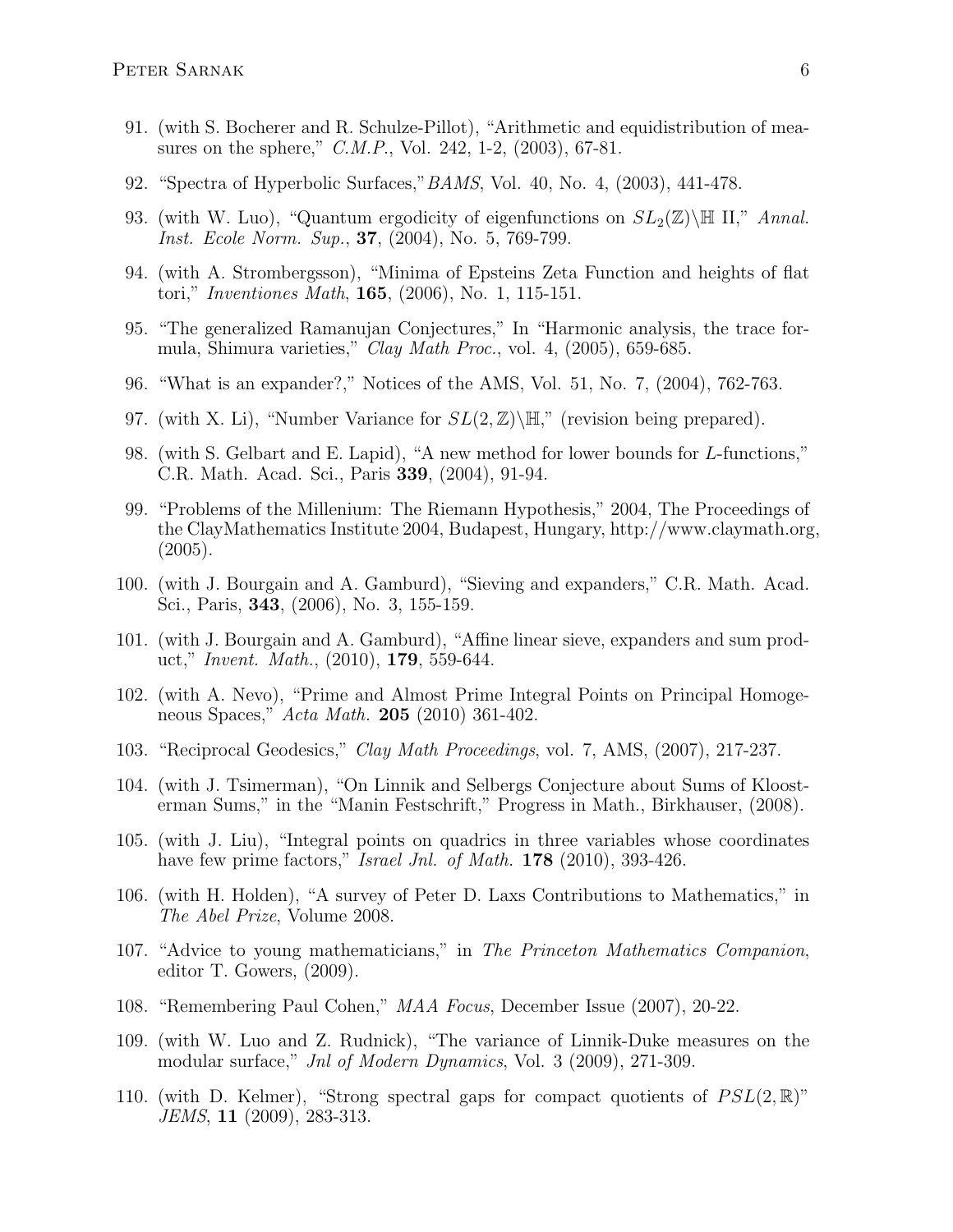- 111. (with D. Hejhal), "Some commentary on Selbergs Mathematics" BAMS, 45 (2008), 485-487.
- 112. "Equidistribution and primes," in Asterisque, 163 (2008), Societe Math de France.
- 113. "Integral Apollonian Packing," American Mathematical Monthly, Vol. 118, 4, 291- 306 (2011).
- 114. "Linking numbers of modular knots," Commun. Math. Anal., 8 (2010), 136-144.
- 115. (with J. Bourgain and A. Kontorovich), "Sector estimates for hyperbolic isometries," GAFA 20 (2010) 1175–1200.
- 116. (with J. Bourgain and A. Gamburd), "Generalizations of Selbergs  $3/16^{th}$  Theorem and Affine Sieve," Acta Math., Vol. 207, 225–290, (2012).
- 117. "Recent progress on QUE," BAMS, 48 (2022) 211–228.
- 118. "Ilya Piatetski-Shapiro," in memorium (with J. Cogdell and S. Gelbart). Notices AMS 57 (2010) 1260-1275.
- 119. "The Grand Riemann Hypothesis," Milan Jnl. of Math. 78 (2010), 61-63.
- 120. (with A. Ghosh), "Real zeros of holomorphic Hecke cusp forms," JEMS, 14, 2012, 465-487.
- 121. (with J. Bourgain and T. Ziegler), "Disjointness of Möbius from horocycle flows," appears in "From Fourier and Number Theory to Radon Transforms and geometry," in memory of Leon Ehrenpreis, Developments in Mathematics, Vol. 28 (2012), 67–83, Springer Verlag.
- 122. (with A. Ubis), "The horocycle flow at prime times," Jnl. de Math. Pures et Appliquées (9) 103 (2015) 575-618.
- 123. (with A. Salehi), "The Affine Sieve, JAMS 26 (2013) 1085-1105.
- 124. "Notes on thin matrix groups", in "Thin Groups and Superstrong Approximations" 343-362, MSRI Publications Vol 61 (2014), Editors E. Breuillard and H. Oh.
- 125. (with J. Bourgain and Z. Rudnick), "Local statistics for integer points on the sphere," arXiv 1204.0134. Contemporary Math. Proceedings of Constructrive Functions 661 (2016), 269-282.
- 126. (with A. Gosh and A. Reznikov), "Nodal domains for Maass forms I,"GAFA 23 (2013) 1515-1568.
- 127. (with J. Liu), "The Möbius function and distal flows " arXiv 1303.4957. Duke Math. Jnl. 164 No. 7 (2015), 1353-1399.
- 128. (with P. Zhao), "The Quantum Variance of the Modular Surface " Ann. Sci. Ec. Norm. Super. (4)52 (2019) 1155–1200.
- 129. (with E. Fuchs and C. Meiri), "Hyperbolic monodromy groups for the hypergeometric equation and Cartan involutions " JEMS 16 (2014), 8, 1617-1671.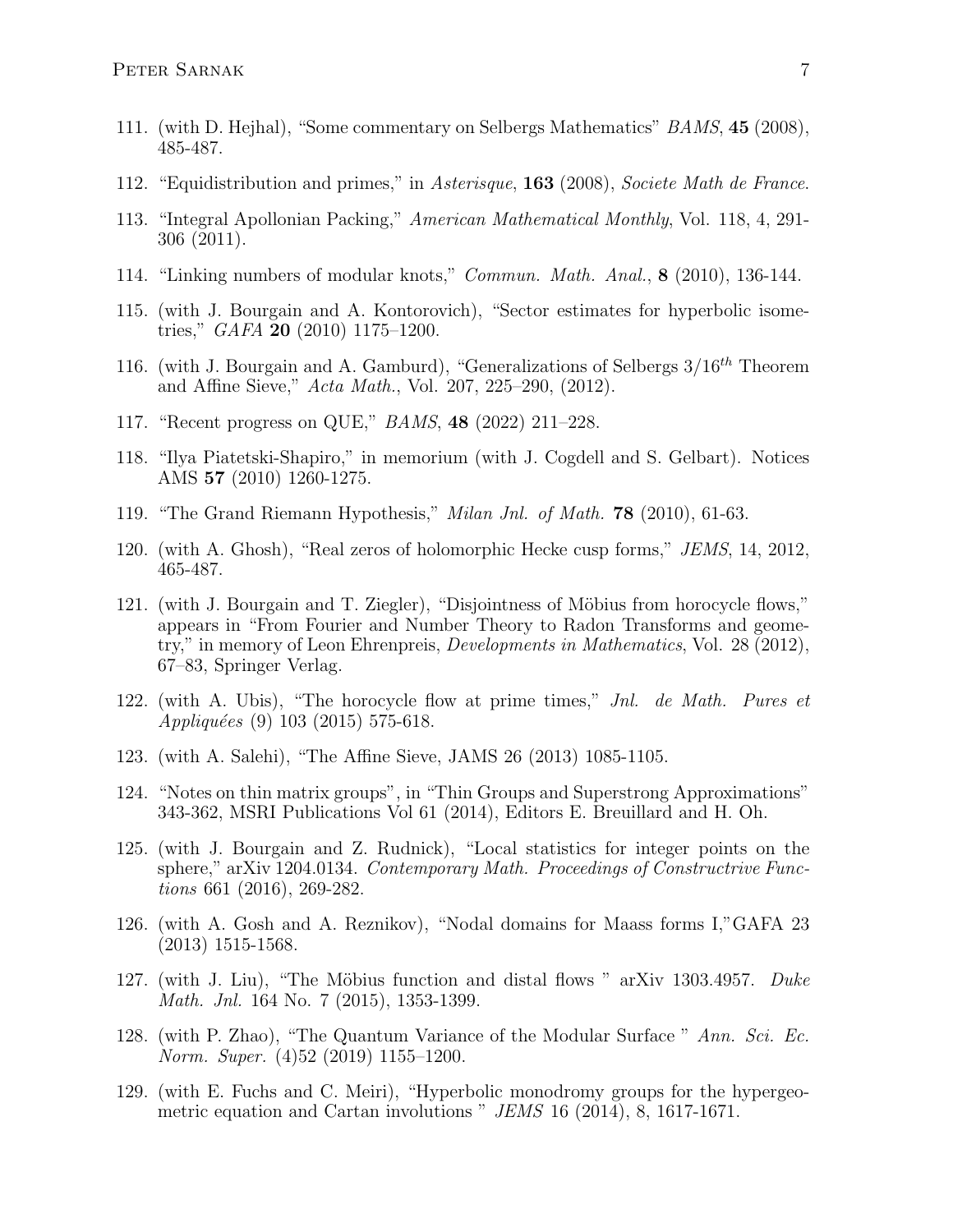- 130. "Mobius randomness and dynamics", Not. S. Afr. Math. Soc. 43 (2012) 89-97.
- 131. (with S. Shin and N. Templier)"Families of L-functions and their symmetry", arXiv 1401.5507 (2014); appears as "Families of Automorphic Forms and the Trace Formula" Simons Symposia, Editors Mueller, Shin and Templier, Springer (2016) 531- 578.
- 132. (with I. Wigman) "Topologies of nodal sets of random band limited function", arXiv 1312.7858 (2013); Contemporary Math. (AMS) 664 (2016), 351-365.
- 133. (with Y. Canzani) "On the topology of the zero sets of monochromatic random waves", arXiv 1412.4437.
- 134. (with J. Bourgain and A. Gamburd) "Markoff triples and strong approximation", arXiv 1505.06411; Compes Rendus Math, 354:2 (2016), 131-135.
- 135. (with A. Ghosh and A. Reznikov) "Nodal domains of Maass forms II", American Journal of Math., 139:5 (2017), 1395-1447.
- 136. (with I. Wigman) "Topologies of nodal sets of random band limited functions", arXiv: 1510.08500, CPAM, 72 (2019), 275-342.
- 137. (with J. Bourgain and A. Gamburd) "Markoff surfaces and strong approximation: 1", arXiv: 1607.01530.
- 138. (with J. Bourgain and Z. Rudnick) "Spatial statistics for lattice points on the sphere I: Individual results", arXiv: 1606.05880; Bulletin of the Iranian Mathematical Society, 43:4 (2017), 361-386.
- 139. (with Y. Canzani) "Topology and nesting of the zero set components of monochromatic random waves", arXiv: 1701.00034, CPAM, 72 (2019), 343-374.
- 140. (with O. Parzanchevski) "Super Golden Gates for  $PU(2)$ ", arXiv: 1704.02106; Advances in Mathematics, 327 (2018), 869-901.
- 141. (with A. Ghosh) "Integral points on the Markoff type cubic surfaces',' arXiv: 1706.06712.
- 142. (Bookreview) "Prime Numbers and the Riemann Hypothesis, by B. Mazur and W. Stein", B.A.M.S., 55 (2018), 399-400.
- 143. "On the Work of Akshay Venkatesh", to appear in Proceedings of the International Congress of Mathematicians 2018.
- 144. (with E. Lindenstrauss and A. Wilkinson) "Ratner's work on Unipotent Flows and Its Impact", Notices of the Amer. Math. Soc., 66 (2019), 373-377.
- 145. (with A. Kollár, M. Fitzpatrick and A. Houck) "Line-Graph Lattices: Euclidean and Non-Euclidean Flat Bands and Implementations in Circuit Quantum Electrodynamics", Comm. Math. Phys., (December 2019), 1-48.
- 146. (with P. Kurasov) "Stable polynomials and crystalline measures", J. Math. Phys. 61 (2020), no 8.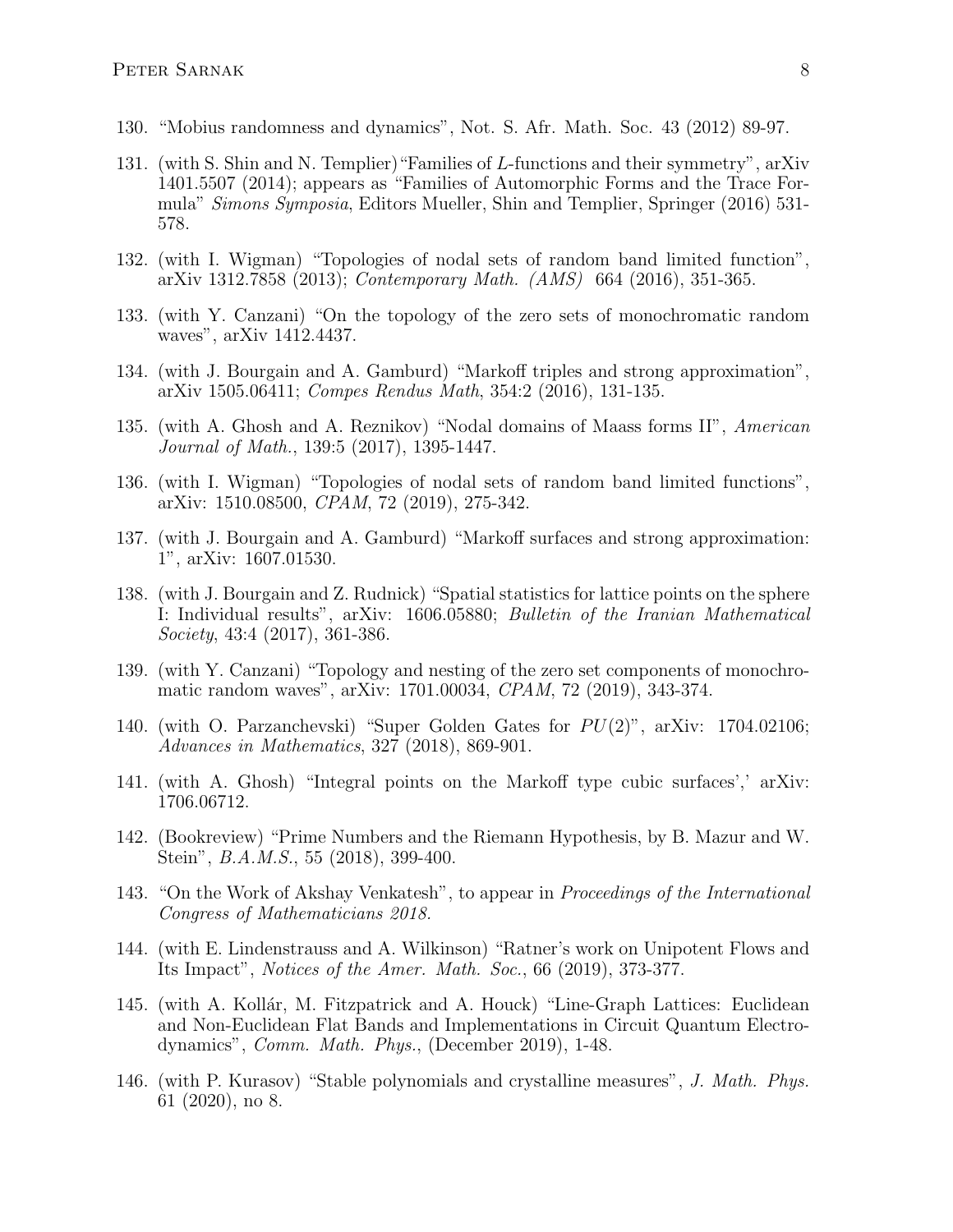- 147. (with. A. Kollár) "Gap sets for spectra of cubic graphs", arXiv: 2005.05379 (2020). Appeared in *Comm. Amer. Math. Soc.* 1  $(2021)$ , 1-38.
- 148. "An Appreciation of Jean Bourgain's Work", Bull. AMS 58 (2021), 151-153.
- 149. (with A. Gosh and C. Meiri) "Commutators in  $SL_2$  and Markoff Surfaces I", New Zealand Journal of Mathematics, 52 (2022) 773-819.
- 150. (with E. Nestoridi) "Bounded cutoff window for non-backtracking random walk on Ramanujan graphs", arXiv: 2103.15176 (2021).
- 151. (with N. Zubrilini) "Convergence to plancherel measure of Hecke Eigenvalues", arXiv: 2201.03523 (2022).

LETTERS, LECTURES AND NOTES<sup>†</sup> (can all be found on:)

- † http://www.math.princeton.edu/sarnak/ and http://publications.ias.edu/sarnak
	- Notes with Paul Cohen on the trace formula (analytic continuation of Eisenstein series) (1980).
	- Letter to E. Bombieri on symplectic pairings and L-functions (2001).
	- Comment on Langlands Lecture "Endoscopy and Beyond" (2001).
	- Letter to Z. Rudnick on number variance for the modular group (2002).
	- Notes on A. Bookers paper "Poles of Artin L-functions and the strong Artin Conjecture" (2002).
	- Letter to C. Morawetz on  $L^{\infty}$  norms of eigenfunctions (2004).
	- Letter to J. Lagarias on integral Apollonian packings, (2007).
	- Letter to A. Rezinkov on restrictions of eigenfunctions (2008).
	- Letter J. Mozzochi on linking numbers of closed geodesics (2008).
	- Letter to B. Mazur on Chebyshevs bias for  $\tau(\rho)$  (2008).
	- Letter to S. Aaronson and A. Pollington "The Solovay Kitaev theorem and golden gates" (2015).
	- Appendix to S. Miller and N. Sardari "Optimal lifting of integral points".

## Books

1. Some applications of modular forms, this is an expanded version of the Wittemore lectures given at Yale in 1988, Cambridge University Tracts, Vol. 99, (1990).